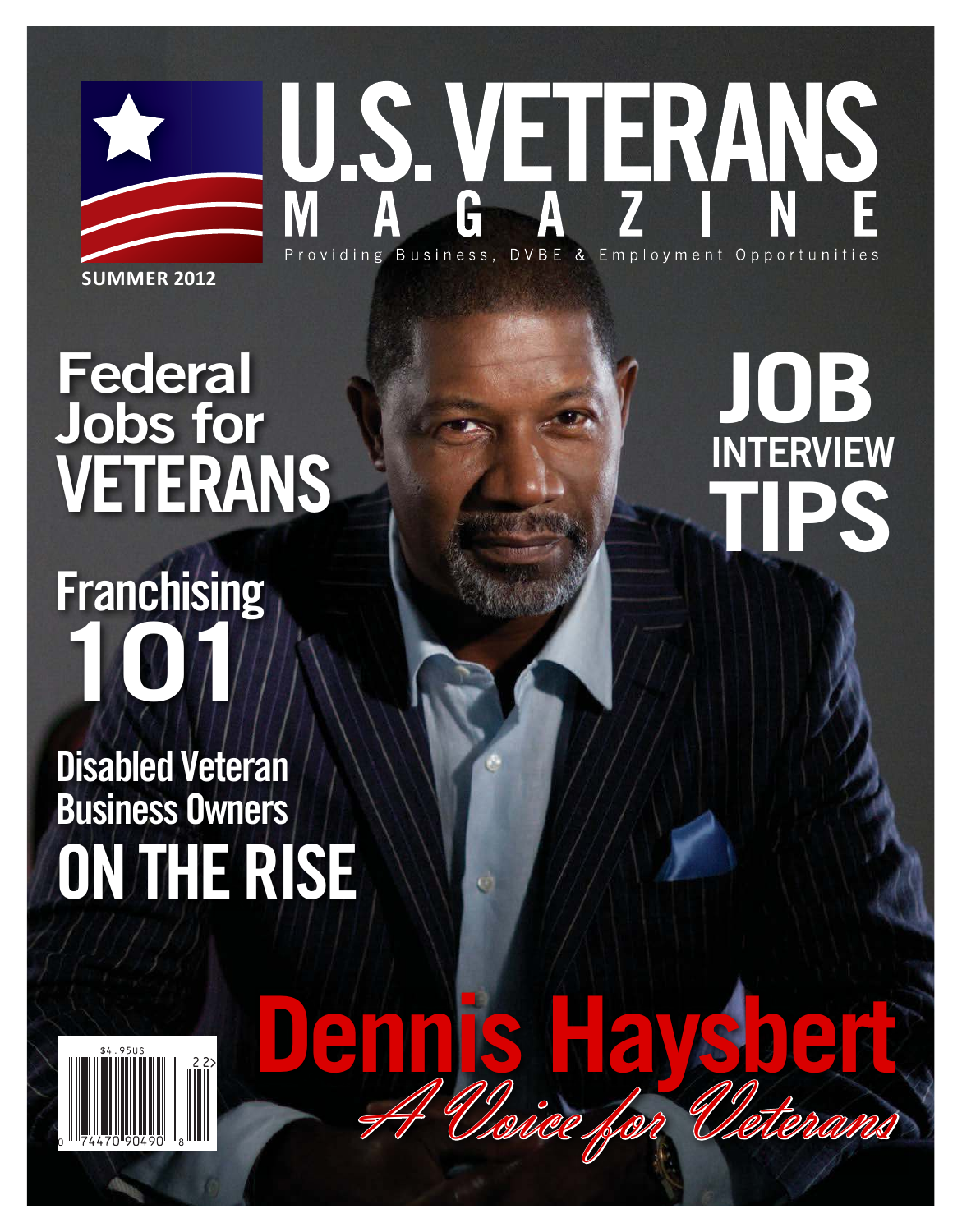#### by Karen M. Sorrell

**"As a veteran, a lot of business owners and business execs are very happy to talk to you because they are happy to see that you were able to make a transition out of the military and do something successful with it."**

**nick White**

OFF THE T

Nick

WHITE

**LEASH**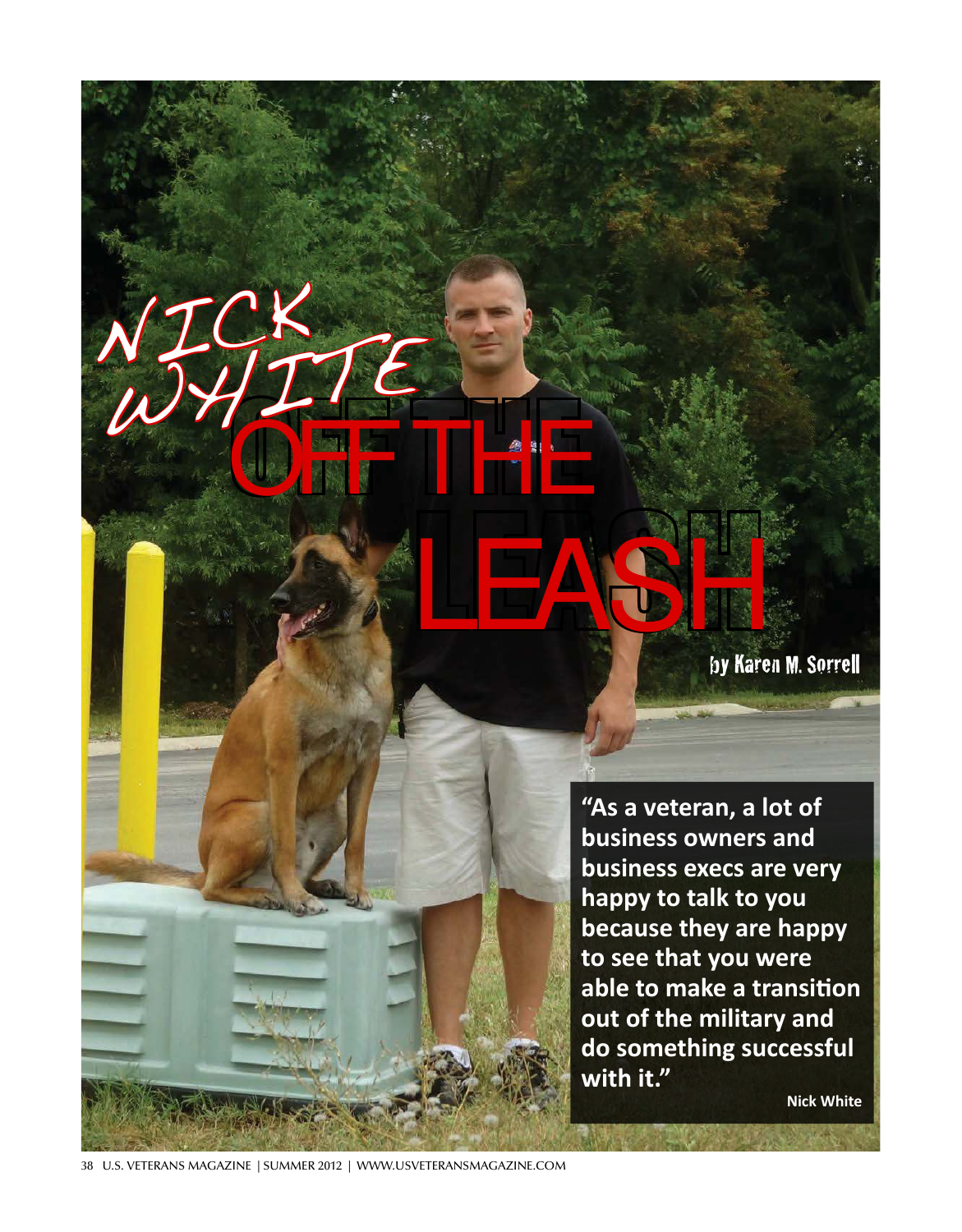hen<br>
soldie<br>
he wa<br>
the P:<br>
Now, hen Nicholas White was in the Marines, his fellow soldiers relied on him. When he was in the Secret Service, the President relied on him. Now, the warm bodies relying on him are the furry, four-legged kind.

White is the founder, owner, and operator of Off-Leash K9 Training, a company that specializes in private lessons, dog behavior consultations, and teaching owners to understand why their dogs do the things they do—all with the aim of creating a stronger bond between the owner and dog. Based in Northern Virginia, Off-Leash K9 Training is the highest rated dog training business in D.C., Virginia, and Maryland, with 5 locations. White's plan is to continue expansion and ultimately develop a franchise of Off-Leash K9 centers across the U.S. The company has earned the endorsements of numerous celebrities, including UFC World Champion Jon "Bones" Jones and 8-time Mr. Olympia Ronnie Coleman.

White didn't just happen into the dog training business. Not only has he spent hours learning and practicing powerful techniques that can train regular household dogs to display the same level of obedience as military police dogs—his YouTube videos show how he's done it with dogs ranging from an eight-pound Mini Doberman Pinscher to a 140-pound Bernese Mountain Dog—but he also had to teach himself how to build, market, and operate a successful business. All that in the face of family and friends who told him he was crazy to quit a secure government job in a wavering economy.

White's interest in dog training began early—he first practiced his skills on his childhood German Shepherd, Deputy, teaching him basic commands and tricks. Later, during intense combat duty as a Marine in Iraq, White's interest in training methods grew as he witnessed the precision-trained dogs and their handlers carrying out life-saving acts, locating bombs and drugs and taking out bad guys. By the time he was a Secret Service agent for the Obama and George W. Bush administrations, White was spending his off-time studying everything he could find about dog training. He had no formal training, but relied on techniques learned from Marine and Secret Service canine handlers, books, CDs and DVDs, seminars, and trial and error tactics gained by working with hundreds of dogs. His hard work and passion paid off when he was able to open his own obedience school, which has reached \$250,000 in sales.

The trainers who work for White gained



their training experience while serving in the U.S. Marine Corps, U.S. Department of Defense, U.S. Secret Service, and private sector. White and his trainers use marker training, but specialize in using e-collars to train all dogs to have the same level of obedience as most police and military working dogs. In fact, they believe that 98% of all dogs can be trained to have amazing obedience, regardless of breed, size, shape, or age. Their goal is to teach dogs a level of obedience that allows them to be 100% off leash and 100% obedient, and they are so confident that they guarantee their results. Off-Leash K9's aim is to foster confidence and happiness in both owner and dog: "What we enjoy most is seeing dogs that have spent their whole life on a leash, now being 100% Off-Leash

and obedient! We thrive off of seeing the joy in both the dogs' and the owners' faces when they have mastered a new command without the restriction of a leash."

Through his passion, hard work, and dedication, this decorated veteran has combined his love of dogs with strengths and skills honed in combat to create a thriving business that benefits both man and his best friend.

Recently, White took time to talk with *U.S. Veterans Magazine* about the obstacles he faced on the road to starting his own business, and to provide advice for fellow veteran entrepreneurs ready to realize their own dreams of owning a business.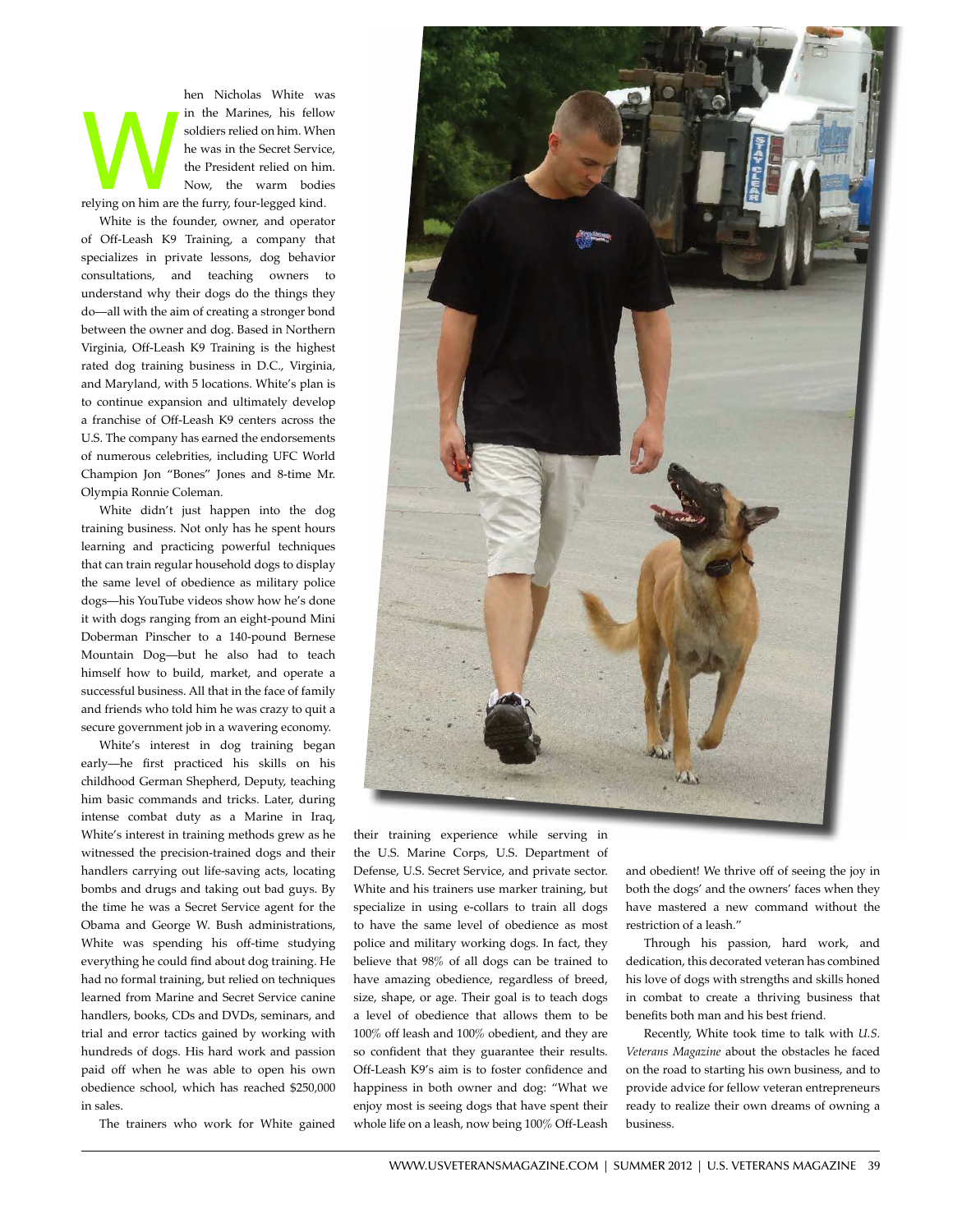